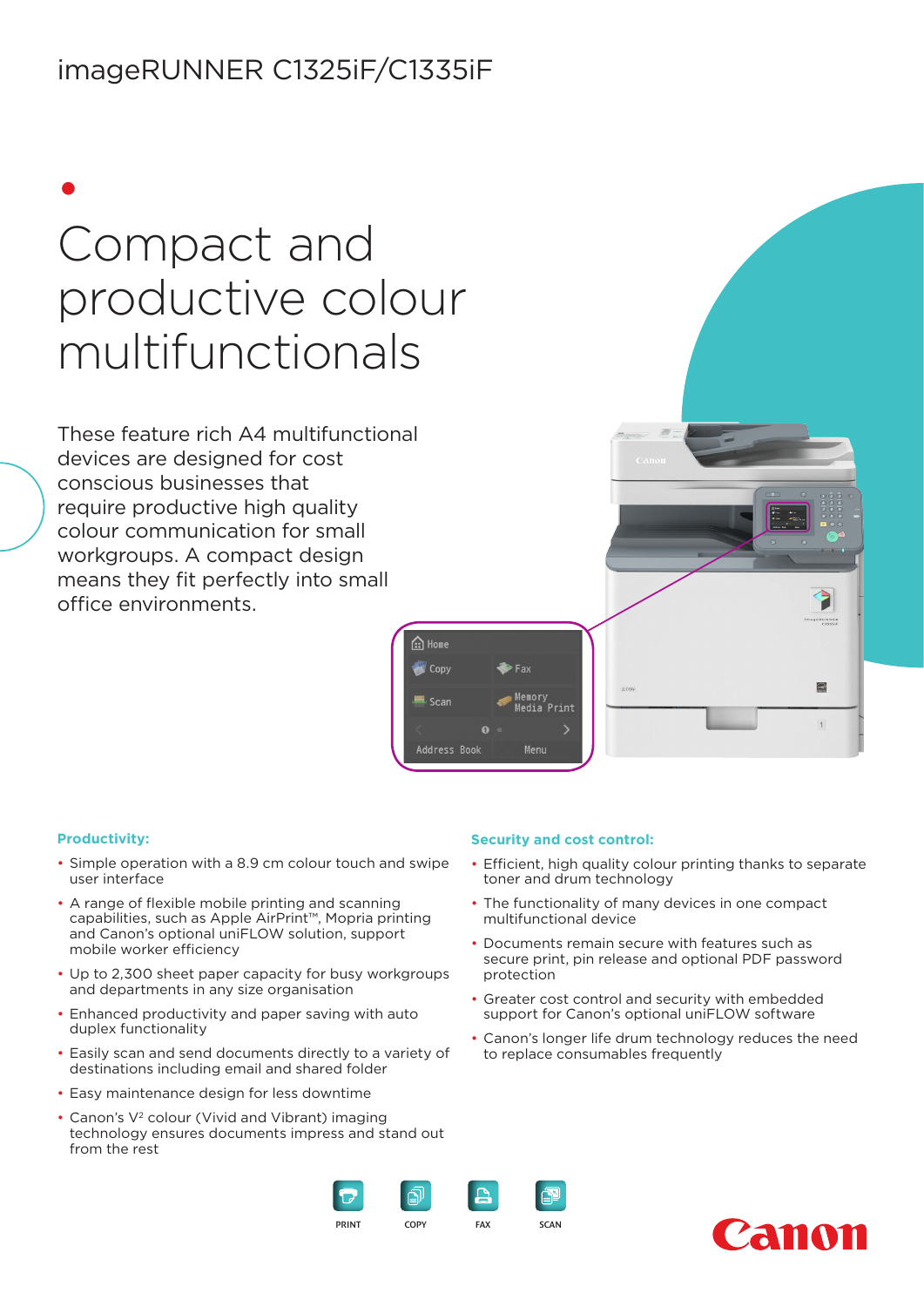### • Compact and productive colour multifunctionals

# imageRUNNER C1325iF/C1335iF

#### **Integration and management:**

- With their compact design, these devices fit into various office environments where space is a premium either as a desktop or floor standing
- Seamlessly integrate these devices into IT environments, supporting industry standards such as PCL and Genuine Adobe PS
- Reduce fleet management and administration burden with automated meter collection, consumables management, remote updating and diagnostics

#### **Energy efficient:**

- Class-leading Typical Electricity Consumption (TEC)\* ratings
- Consumes as little as 1 W in sleep mode
- Rapid recovery from sleep mode
- ENERGY STAR® qualified
- Qualifies for the stringent Blue Angel Award\*\*

\*Typical Energy Consumptions as defined by ENERGY STAR http://www.eu-energystar.org

\*\*imageRUNNER C1325iF only

AirPrint™ and the AirPrint logo are trademarks of Apple Inc.



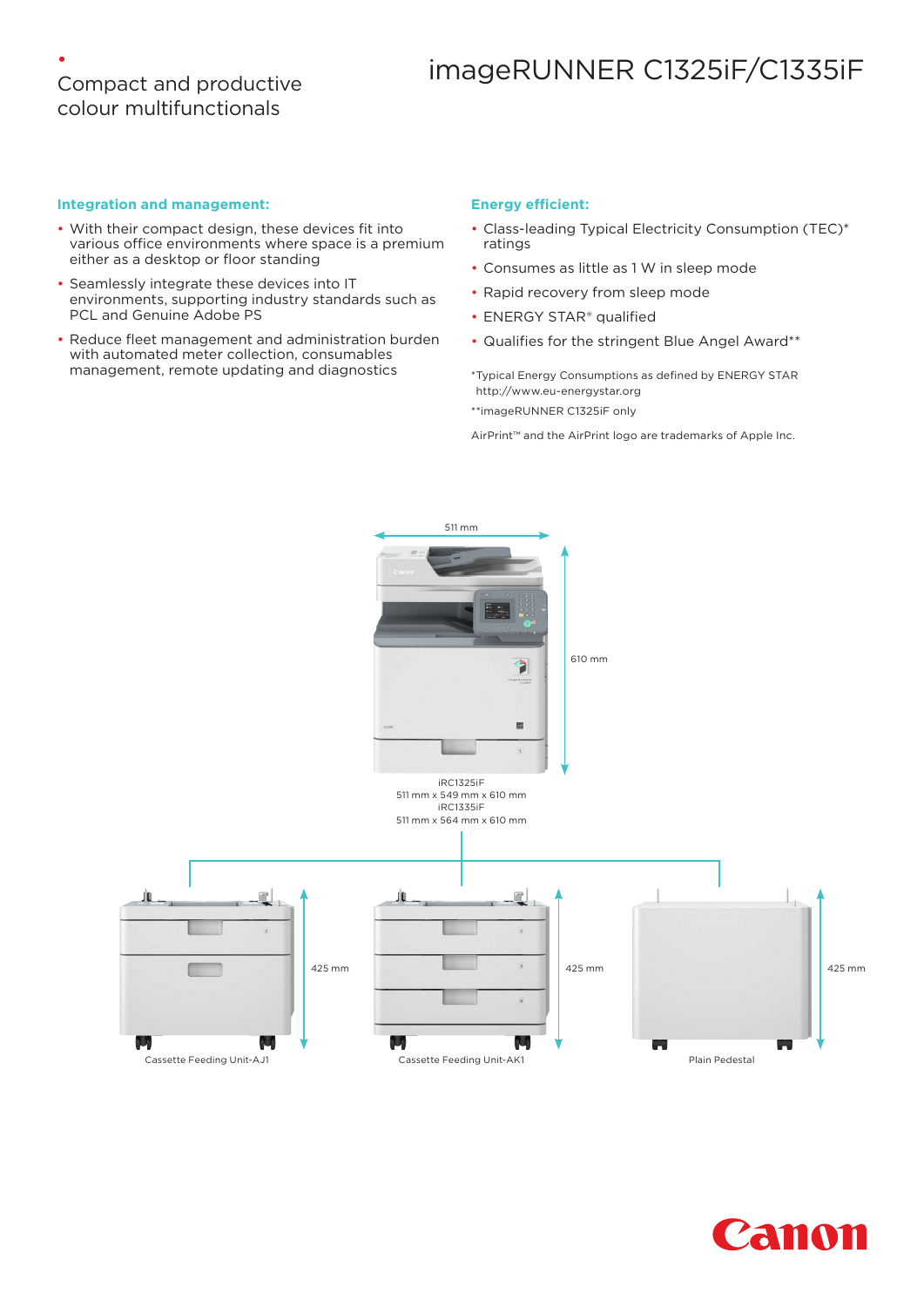# •

# Technical Specifications imageRUNNER C1325iF/C1335iF

**Machine type** Colour A4 Laser Multifunctional (Reader / Printer standard)<br>**Available core functions** Print. Copy. Scan. Send and Fax standard **Available core functions** Print, Copy, Scan, Send and Fax standard **Printer Specifications Print speed (BW/Colour)** C1335iF: 35/35ppm (A4 Single-sided), 26/26ppm (A5 Single-sided), 35/35ppm (A4 Double-sided), 26/26ppm (A5 Double-sided) C1325iF: 25/25ppm (A4 Single-sided), 26/26ppm (A5 Single-sided), 25/25ppm (A4 Double-sided), 26/26ppm (A5 Double-sided) **Printing method Colour Laser Beam Printing Print resolution Print resolution Print resolution 2400 dpi equivalent x 600 dpi, 600 dpi x 600 dpi Double sided printing** Automatic (Standard) **Direct print** Direct printing available from USB memory key<br>Supported file types: JPEG, TIFF, PDF **Printing from mobiles or internet-connected devices and cloud-based services** A range of software is available to provide printing from mobile or internet-connected devices. Please contact your sales representative for further information. **Paper input (Standard)** 1 x 550-sheet (80 gsm) cassette, 100-sheet (80 gsm) multi-purpose tray **Paper input (Option)** 1 x 550-sheet cassette (80 gsm) (Cassette Feeding Unit-AJ1) 3 x 550-sheet cassette (80 gsm) (Cassette Feeding Unit-AK1) **Maximum paper input capacity** 2300 sheets (80 gsm) **Paper output capacity** 250 sheets (80 gsm) **Finishing capabilities and Standard: Collate, Group Supported media types** Thin paper, Plain paper, Recycled paper, Colour paper, Heavy paper, Pre-punched paper, Envelopes\* \*Envelope support via standard cassette 1 only. M<u>ulti-purpose tray</u>:<br>Thin paper, Plain paper, Recycled paper, Colour paper, Heavy<br>paper, Pre-punched paper, Transparency, Labels, Envelopes (No.10 (COM10), Monarch, ISO-C5, DL) **Supported media sizes** Paper cassette 1:<br>Standard size: A4, A5, B5, Legal, Letter, Executive, Statement, Envelopes (No.10 (COM10), Monarch, DL) Custom size (98.4 mm to 216 mm X 190.5 mm to 355.6 mm) Paper cassettes 2, 3 and 4: Standard size: A4, A5, B5, Legal, Letter, Executive, Statement Custom size (98.4 mm to 216 mm X 190.5 mm to 355.6 mm) <u>Multi-purpose tray:</u><br>Standard size: A4, A5, B5, Legal, Letter, Executive, Statement,<br>Custom size (98.4 mm to 216 mm x 148 mm to 355.6 mm),<br>Envelopes (No.10 (COM10), Monarch, ISO-C5,DL) **Supported media weights** Cassette/s : 60 to 163 gsm Multi-purpose tray: 60 to 220 gsm Duplex: 60 to 163 gsm **Page Description Language(s)** UFRII, PCL5c/6, Adobe PostScript Level 3 (Standard on all models) **Fonts** PCL fonts: 93 Roman, 10 Bitmap, 2 OCR fonts PS fonts: 136 Roman fonts<br>UFRII: Windows XP / Server 2003 / Vista / Server 2008 / Operating System compatibility<br>
Windows XP / Server 2003 / Vista / Server 2008 /<br>
Windows X / Server 2008 / 2<br>
Server 2012 / Server 2008 / MC OS X (10.5.8 or later)<br>
PCL: Windows XP / Server 2003 / Vista / Server 2008 /<br>
W PPD: MAC OS 9.1 or later, MAC OS X (10.3.9 or later),<br>Windows XP / Windows Vista / Windows 7 / Windows 8 /<br>Windows 8.1<br>Please refer to http://software.canon-europe.com/ for<br>availability of print solutions for other operati these solutions are chargeable. SAP Device Types are available via the SAP Market Place. **Copy Specifications** Please refer to the quoted print speeds **First Copy Output Time (FCOT) (BW/Colour)** C1335iF: 5.9 sec / 7.4 sec C1325iF: 8.4 sec / 10.5 sec **Copy resolution** Reading: 600 dpi x 600 dpi Printing: 600 dpi x 600 dpi **Multiple copy** Up to 999 copies<br> **Reduction/Enlargement** Zoom: 25 - 400 % **Reduction/Enlargement** Zoom: 25 - 400 % in 1 % increments Fixed Zoom Ratio: 25%, 50%, 70%, 100%, 141%, 200%, 400% **Scan Specifications Optional/Standard Standard Standard on all models (DADF 50 sheets) Supported media size/s**  $AA$ ,  $\overline{AB}$ ,  $\overline{B}$ , Custom sizes: 140 mm to 216 mm x 128 mm to 356 mm (when fed through the DADF) **Supported media weight/s** | Single-sided scanning: 50 to 105 gsm (DADF) Double-sided scanning: 64 to 105 gsm (DADF) **Scan resolution** BW Scan: 100 dpi, 150 dpi, 200 dpi x 100 dpi, 200 dpi, 300 dpi, 300 dpi, 200 dpi x 400 dpi, 400 dpi, 600 dpi CL Scan: 100 dpi, 150 dpi, 200 dpi x 100 dpi, 200 dpi, 300 dpi **Double sided scanning** 2-sided to 2-sided (Automatic) **Scan speed** C1335iF: BW single-sided: 35 ipm (A4, 300 dpi X 300 dpi), BW double-sided: 11 ipm (A4, 300 dpi X 300 dpi) CL single-sided: 35 ipm (A4, 300 dpi X 300 dpi), CL double-sided: 11 ipm (A4, 300 dpi X 300 dpi) C1325iF: BW single-sided: 25 ipm (A4, 300 dpi X 300 dpi), BW double-sided: 9 ipm (A4, 300 dpi X 300 dpi) CL single-sided: 25 ipm (A4, 300 dpi X 300 dpi), CL double-sided: 9 ipm (A4, 300 dpi X 300 dpi) **Scan methods**<br>
Push Scan: Colour Send functionality is standard.<br>
Pull Scan: TWAIN / WIA Pull stanning available on all models.<br>
Scan to USB Memory Key: Available on all models<br>
Scan to mobiles, internet-connected devices Please contact your sales representative for further information. **Pull scan specifications** Windows XP Windows Vista/Windows 7/Windows 8/Windows 8.1<br>Mac Scan (TWAIN only)<br>Mac OS X 10.5.8 or later<br>\*The drivers are available via http://software.canon-europe.com. **Send Specifications Optional/Standard** Standard on all models **Send resolution** 100 dpi, 150 dpi, 200 dpi x 100 dpi, 200 dpi, 300 dpi, 300 dpi, 200 dpi x 400 dpi, 400 dpi, 600 dpi **Destinations** E-Mail, Fax, PC (SMB, FTP) **Address Book/Speed dials** LDAP (Max. 50 searchable), Local (Max. 300 including 281 Speed dials) **File formats** SMB : JPEG, TIFF, PDF, Compact PDF, Searchable PDF E-mail : PDF, Compact PDF, Searchable PDF **Optional Universal Send Feature Sets**  Send PDF Security Feature Set-E1@E: Send encrypted PDF and add digital device signature to PDF files. **Fax Specifications Optional/Standard** Standard on all models **Modem speed** Super G3 33.6 kbps (Up to 3 seconds per page<sup>1</sup>) **Fax resolution**<br>
Fine: 200 x 200 dpi<br>
Super fine: 200 x 400 dpi<br>
Super fine: 400 x 400 dpi<br>
Ultra fine: 400 x 400 dpi **FAX memory** Up to 512 pages I<br> **Speed dials Speed dials Group dials/destinations** Max. 199 dials **Sequential broadcast** Max. 310 addresses **Memory backup** Yes **Other features** Fax Forwarding, Dual Access, PC Fax (TX only) **General Specifications Warm-up time Approx.** 34 seconds from power ON **Recovery from sleep mode** 10 seconds or less **Interface type Interface type Interface type I** USB 2.0 Hi-Speed, 1000BaseT / 100Base-TX / 10Base-T, 1 x USB Host (Front), 1 x USB Host (Rear), 1 x USB device<br>Recommended third party wireless solution is Silex SX-BR-4600<br>WAN For more details please refer to www.silex-europe.com **Network protocols**<br>
IPX / SPX (NDS, Bindery)<br>
IPV4 / IPv6 support<br>
TIPV4 / IPv6 support<br>
TIPV4 / IPv6 support **Memory**<br>Control panel 1.0 GB<br>QVGA Color LCD 8.9 cm (3.5 inch) touch / swipe supported display **Dimensions (W x D x H)** Standard: C1325iF 511 mm x 549 mm x 610 mm C1335iF 511 mm x 564 mm x 610 mm Optional: C1325iF With Cassette Feeding Unit-AJ1: 511 mm x 549 mm x 1035 mm C1325iF With Cassette Feeding Unit-AK1: 511 mm x 549 mm x 1035 mm C1325iF With Plain Pedestal Type-F1: 511 mm x 549 mm x 1035 mm C1335iF With Cassette Feeding Unit-AJ1: 511 mm x 564 mm x 1035 mm C1335iF With Cassette Feeding Unit-AK1: 511 mm x 564 mm x 1035 mm C1335iF With Plain Pedestal Type-F1: 511 mm x 564 mm x 1035 mm